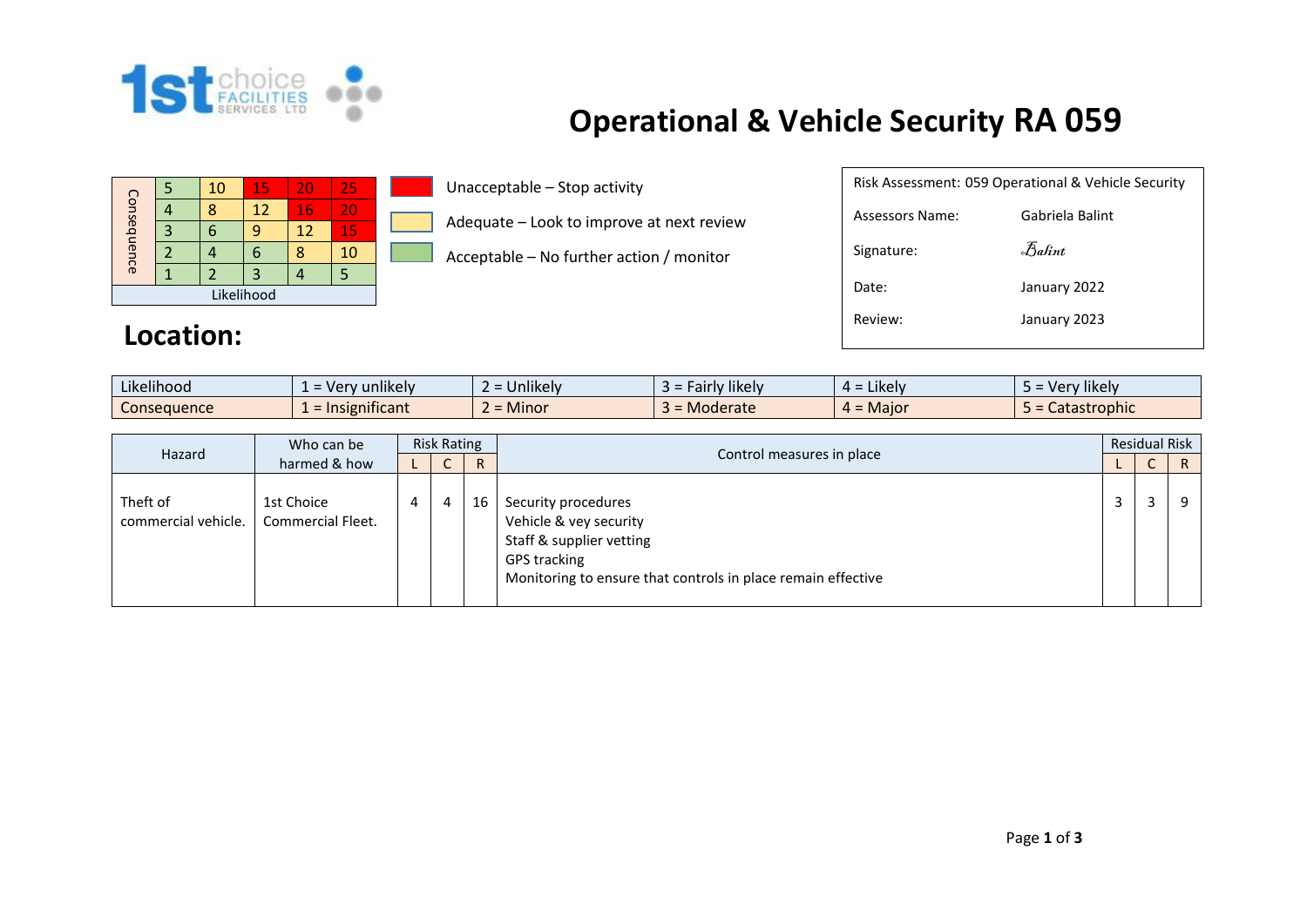

## **Operational & Vehicle Security RA 059**

| Hazard                                                                        | Who can be                                                          | <b>Risk Rating</b>                              |                                |                    |                                                                                                                                                                              | <b>Residual Risk</b> |                  |                   |
|-------------------------------------------------------------------------------|---------------------------------------------------------------------|-------------------------------------------------|--------------------------------|--------------------|------------------------------------------------------------------------------------------------------------------------------------------------------------------------------|----------------------|------------------|-------------------|
| harmed & how                                                                  |                                                                     | $\mathsf{L}$                                    | $\mathsf{C}$                   | $\mathsf{R}$       | Control measures in place                                                                                                                                                    |                      | $\mathsf C$      | $\mathsf{R}$      |
| Theft of<br>equipment, tools,<br>supplies,                                    | 1 <sup>st</sup> Choice business<br>equipment, tools<br>and supplies | 5                                               | $\overline{4}$                 | 20                 | Security procedures<br>Vehicle checks<br>Key security<br>Staff & supplier vetting<br>Office & w/hse security<br>Monitoring to ensure that controls in place remain effective |                      | $\mathbf{3}$     | 12                |
| Hazard                                                                        | Who can be<br>harmed & how                                          | <b>Risk Rating</b><br>Control measures in place |                                |                    | <b>Residual Risk</b>                                                                                                                                                         |                      |                  |                   |
| I.T infrastructure<br>hack, security<br>breach, theft of<br>confidential data | <b>Staff &amp; Customers</b><br>personal data                       | $\mathsf{L}$<br>4                               | $\mathsf{C}$<br>$\overline{4}$ | $\mathsf{R}$<br>16 | Firewall<br>Security procedures<br>Access controls<br><b>Business continuity planning</b><br>Monitoring to ensure that controls in place remain effective                    |                      | $\mathsf C$<br>2 | $\mathsf{R}$<br>6 |